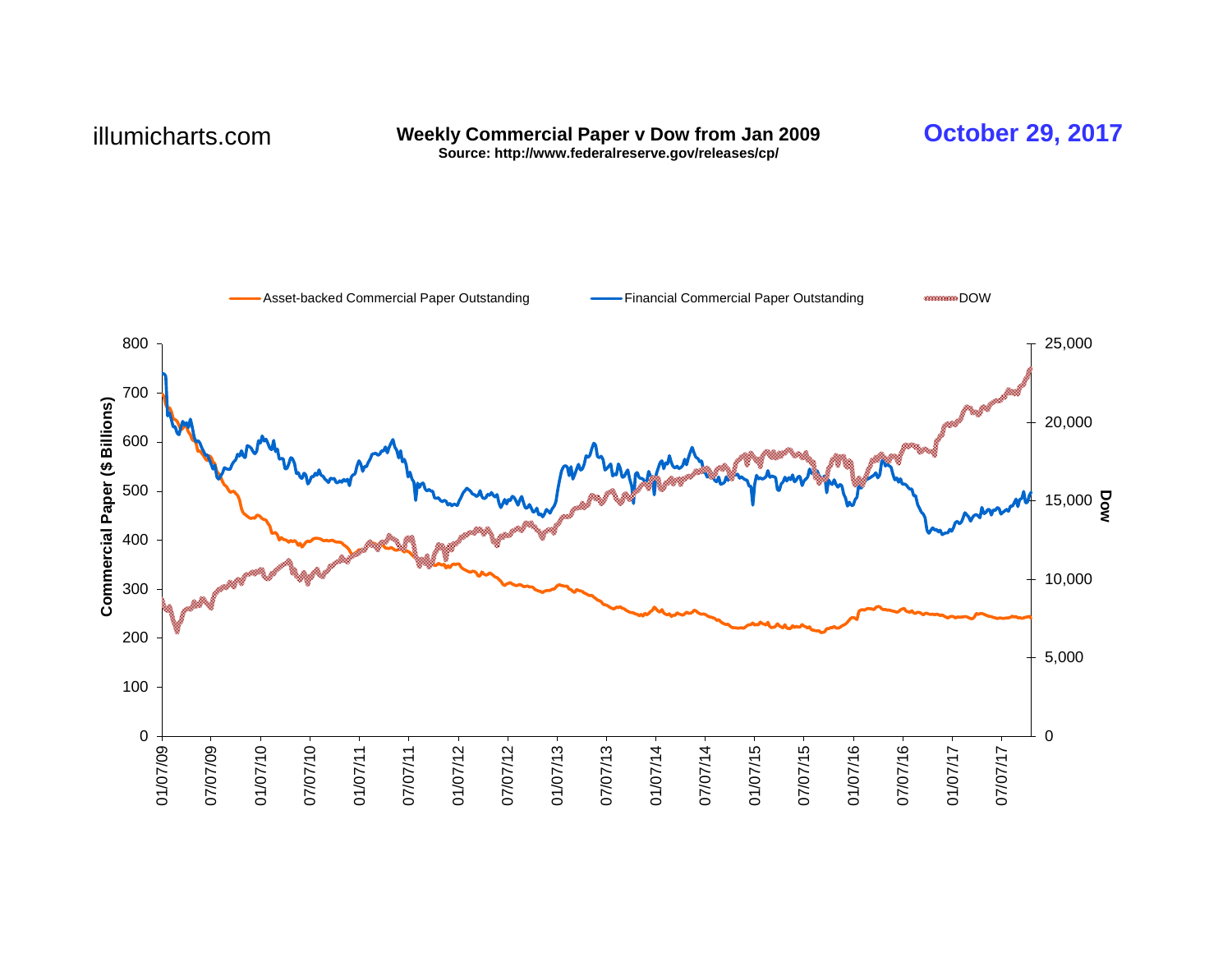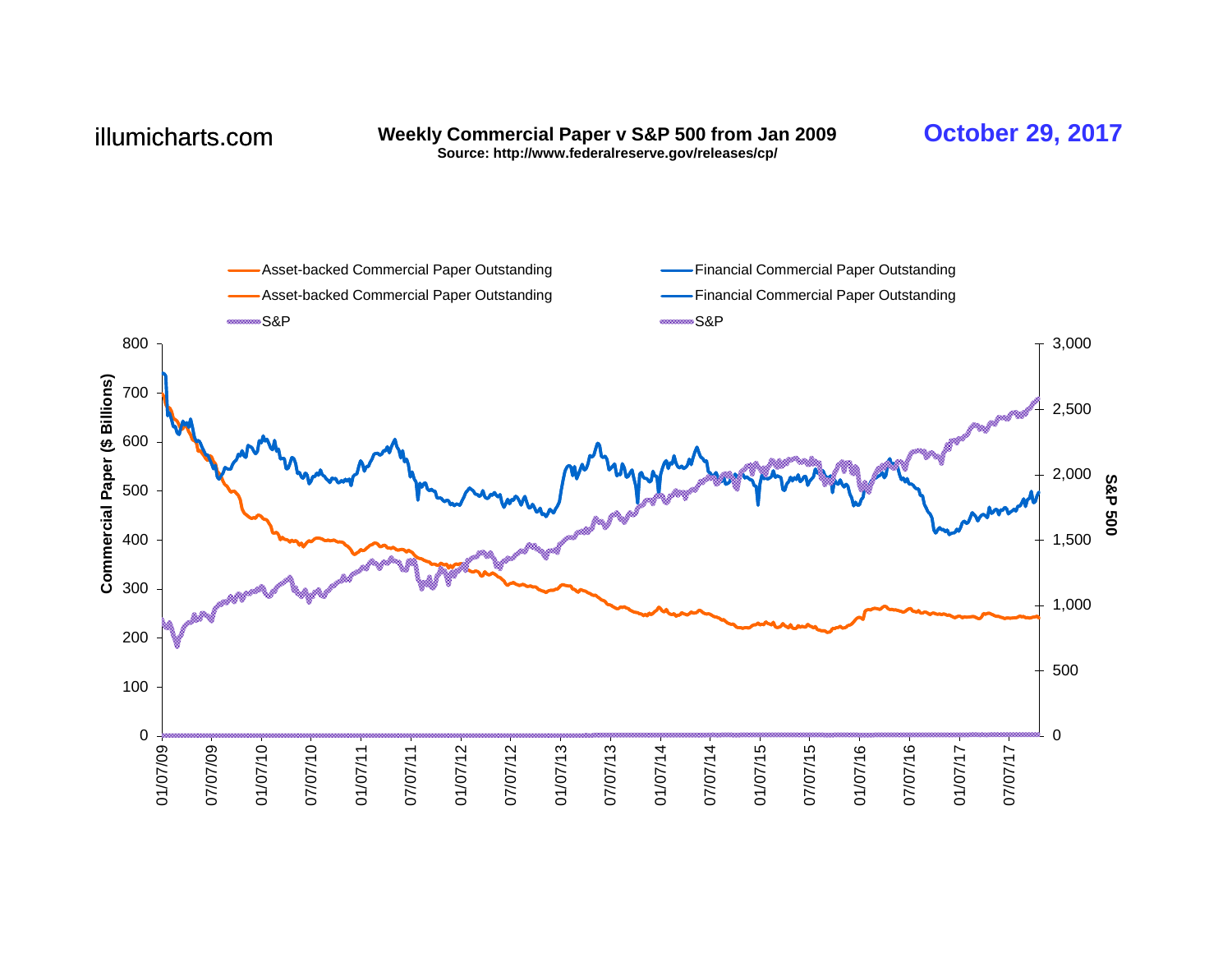# **Weekly Commercial Paper v Dow From 2001** illumicharts.com **October 29, 2017**

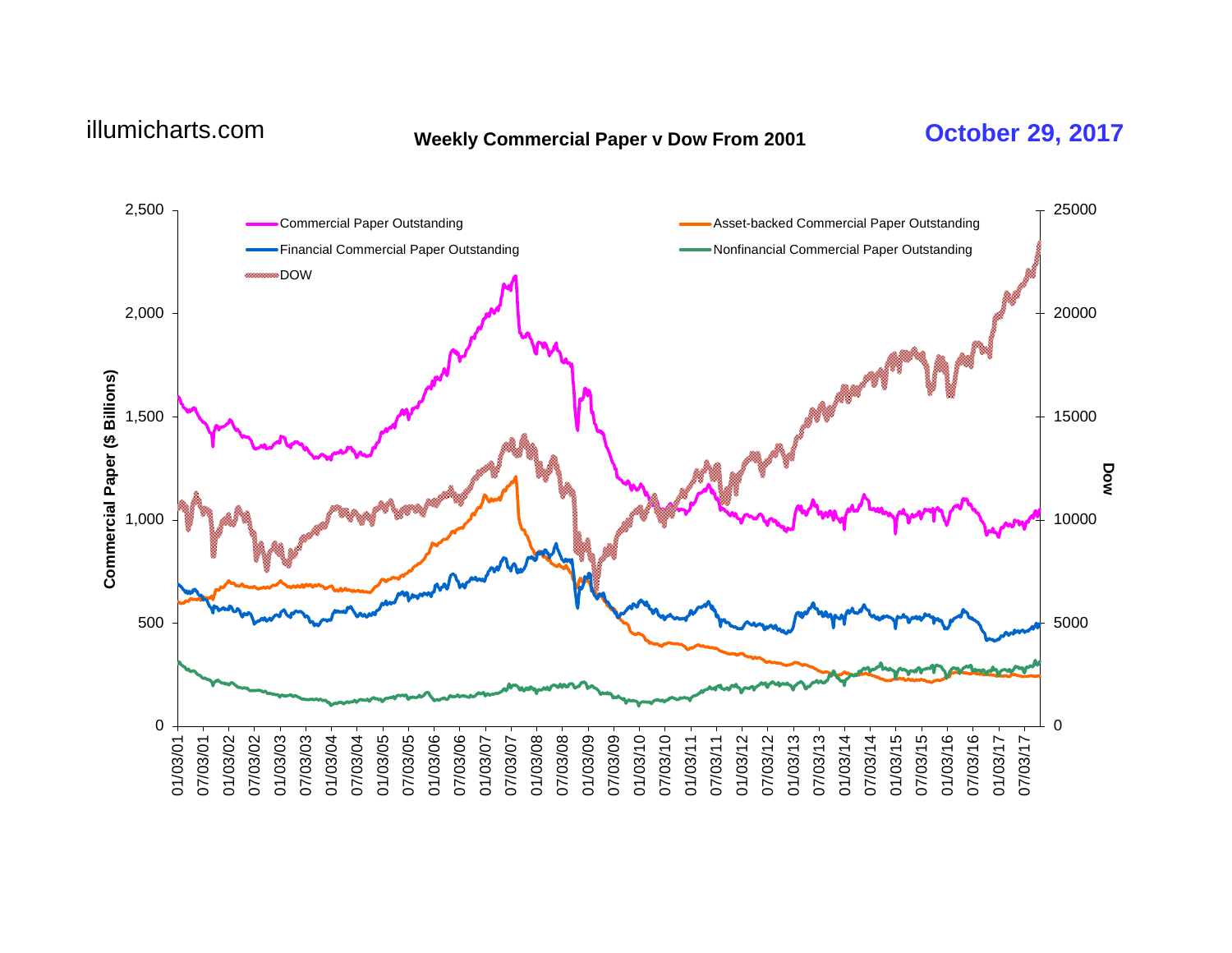# **Weekly Commercial Paper v S&P 500 From 2001** illumicharts.com **October 29, 2017**